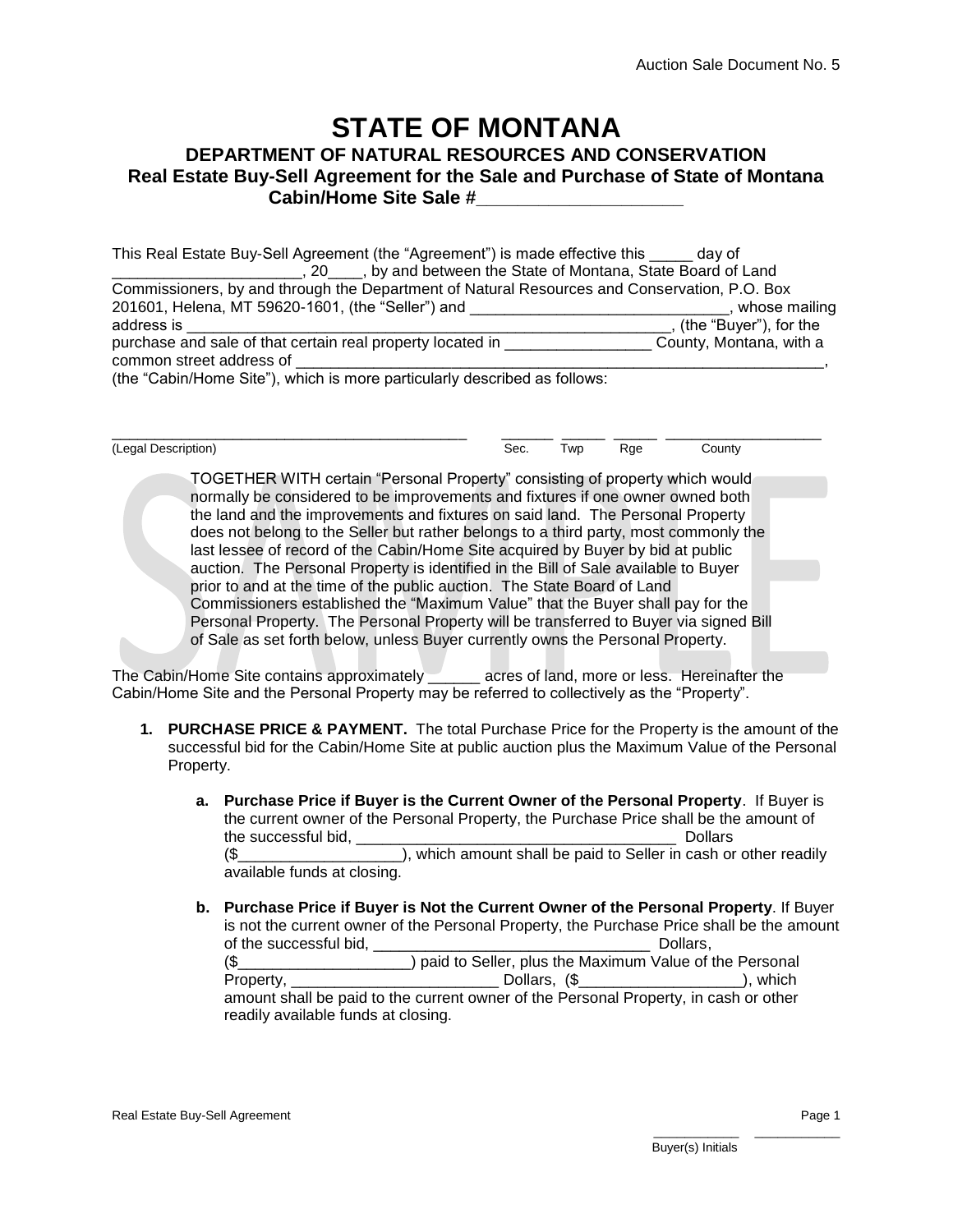- **c. Deposit.** Buyer has deposited the Bid Deposit amount of \$\_\_\_\_\_\_\_\_\_\_\_\_\_\_\_\_ with Seller, which Seller acknowledges has been paid and will be considered part of the purchase price.
- **d. Processing Costs**. In addition to the Purchase Price, Buyer shall pay Processing Costs in the amount of \$\_\_\_\_\_\_\_\_\_\_\_\_\_\_\_\_\_\_\_\_\_\_, in cash or otherwise readily available funds to be paid to Seller in cash or other readily available funds at closing. The Processing Costs are owed in addition to the Purchase Price and shall not be considered part of the Purchase Price.
- **2. CLOSING**. The sale shall be closed in the office of

\_\_\_\_\_\_\_\_\_\_\_\_\_\_\_\_\_\_\_\_\_\_\_\_\_\_\_\_\_\_\_\_\_\_\_\_\_\_\_\_\_\_\_\_\_\_\_\_\_\_\_\_\_ (the "Closing Agent"), unless otherwise agreed in writing by the parties. At closing, Buyer and Seller shall deposit in escrow with Closing Agent all instruments, documents and monies necessary to complete the sale in accordance with this Agreement. As used herein, "closing" or "closing date" means the date of which all appropriate documents are recorded and delivered as provided herein or in said document(s).

- **a. Closing Costs and Prorations.** Taxes and assessments for the current year, if any, shall be prorated between the prior owner of the Personal Property and Buyer as of the date of closing. Seller shall pay one-half (½) of Closing Agent's closing and escrow fees. Buyer shall pay one-half (½) of Closing Agent's closing and escrow fees. In addition, Buyer shall pay all other closing costs, including but not limited to: (1) recording fees for the cost of recording the State Deed; (2) the cost for any title insurance purchased at Buyer's option; (3) lender fees, if any, together with all associated recording fees, if any; and (4) any other cost, fee or expense which may be reasonably required in order for the transaction to close.
- **b. Broker or Attorney Fees.** All parties shall be responsible to pay their own broker, realtor, and attorney fees, if applicable.
- **c. Possession.** Buyer shall be entitled to possession of the Property upon closing.
- **3. CONVEYANCE OF TITLE.** Upon closing, Seller shall execute and deliver to Buyer a Patent, Grant Deed or Quit Claim Deed conveying title to the Cabin/Home Site. Buyer shall also receive a Bill of Sale executed by the current owner of the Personal Property in form of Exhibit B, attached hereto. If Buyer and the owner of the Personal Property are identical, then the Bill of Sale shall be returned to said party.
- **4. RISK OF LOSS.** The party in possession of the Property shall be liable for and assume all risk of loss to the Property.
- **5. SELLER'S REPRESENTATIONS AND WARRANTIES.** There are no representations or warranties of any kind. Buyer is acquiring the property "AS IS", subject to all existing easements or claim of easements, rights of way, protective covenants, zoning ordinances and applicable building codes, laws and regulations, encroachments, overlaps, boundary line disputes and other matters which might or might not be disclosed by an accurate survey or inspection of the premises. Seller does not guarantee the accuracy of the acreage, if any, identified in the property description.
- **6. CONDITION OF PROPERTY.** Buyer acknowledges that Buyer was and is responsible for making a thorough inspection of the property at its own expense, as well as thoroughly researching any information available about the Property and its surroundings prior to the date of this Agreement. Prior to signing this Agreement, Buyer acknowledges that Buyer or its designee

\_\_\_\_\_\_\_\_\_\_\_ \_\_\_\_\_\_\_\_\_\_\_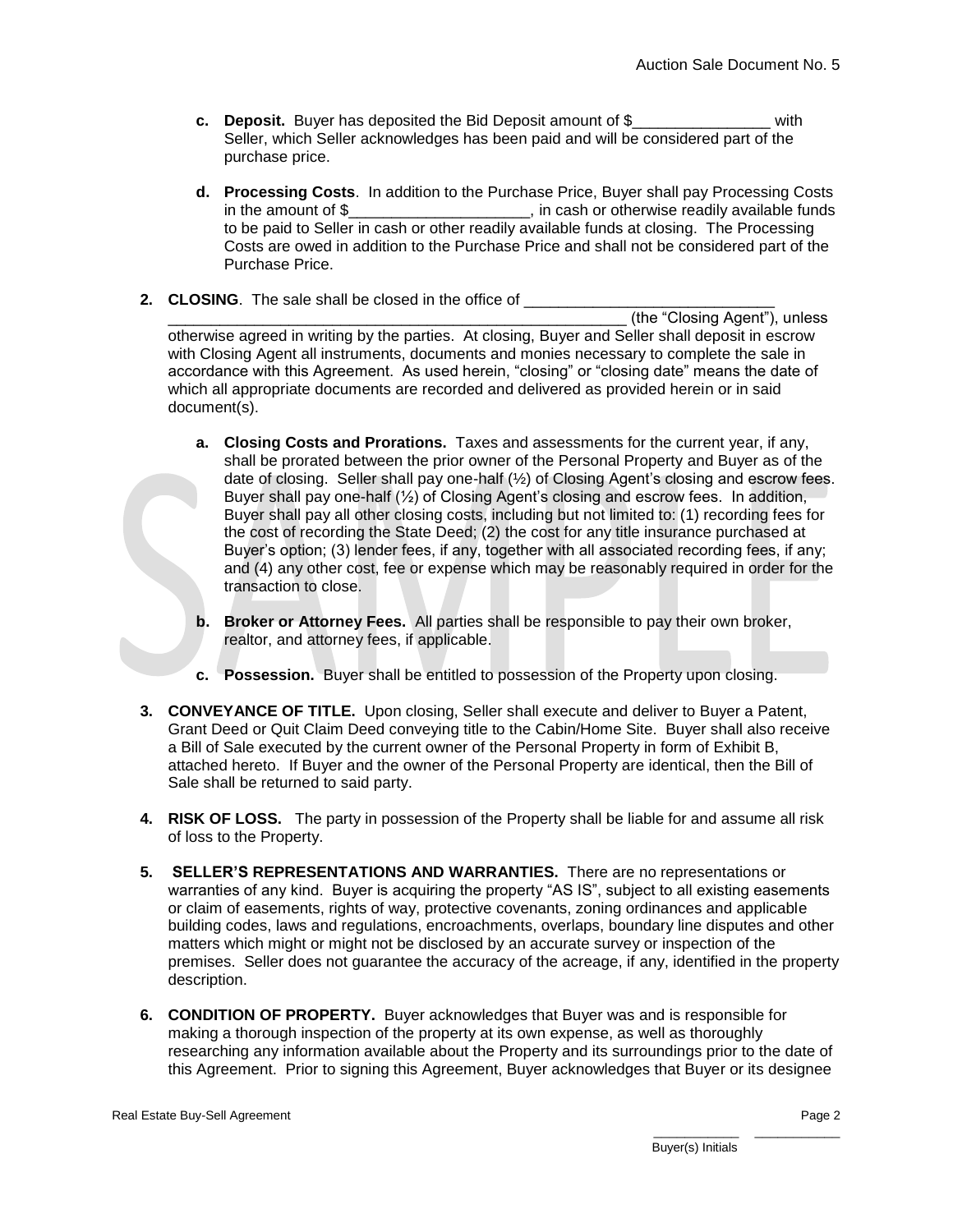was afforded the right to have an inspection(s) of the physical condition of the Property at Buyer's expense. This Agreement is NOT contingent upon an inspection by the Buyer. Buyer is purchasing the property on an "AS IS" basis without any warranties, express or implied, from Seller. Seller will not make any repair or improvement to the property. Buyer further acknowledges that Buyer is not relying upon any statement or representation by Seller or any other representatives of Seller which are not expressly set forth in this agreement.

BUYER ACKNOWLEDGES AND AGREES THAT BUYER HAS BEEN INFORMED AND UNDERSTANDS THAT SELLER MAKES NO REPRESENTATION OR WARRANTY, EXPRESS OR IMPLIED, WITH RESPECT TO ANY ASPECT, IMPROVEMENT, FIXTURE, OR CONDITION OF THE PROPERTY OR THE INCLUSIONS, INCLUDING, WITHOUT LIMITATION, THE EXISTENCES OF HAZARDOUS WASTER OR MATERIALS THEREON, OR THE SUITABILITY OF THE PROPERTY FOR THE BUYER'S INTENDED USE, TO BUYER BEYOND THOSE EXPRESSLY PROVIDED FOR IN THIS AGREEMENT.

- **7. SELLER'S RADON DISCLOSURE.** Pursuant to the Montana Code §75-3-606, to the extent the property is habitable:
	- **a. Buyer's Acknowledgement of Radon Hazards.** The Buyer's execution of this instrument constitutes buyer's acknowledgement that:

RADON GAS: RADON IS A NATURALLY OCCURRING RADIOACTIVE GAS THAT, WHEN IT HAS ACCUMULATED IN A BUILDING IN SUFFICIENT QUANTITIES, MAY PRESENT HEALTH RISKS TO PERSONS WHO ARE EXPOSED TO IT OVER TIME. LEVELS OF RADON THAT EXCEED FEDERAL GUIDELINES HAVE BEEN FOUND IN BUILDINGS IN MONTANA, ADDITIONAL INFORMATION REGARDING RADON AND RADON TESTING MAY BE OBTAINED FROM THE APPROPRIATE COUNTY OR STATE PUBLIC HEALTH UNIT.

- **b. Seller's Disclosure of All Known Radon Tests. T**he Seller's execution of this instrument constitutes Seller's representation that it has never received and has never had any knowledge of any radon tests regarding the property, unless attached to or incorporated by this instrument; and if the Seller should become aware of the same at any time before the closing date, the Seller will provide the Buyer copies of the same.
- **8. SELLER'S LEAD-BASED DISCLOSURE.** Pursuant to the Residential Lead-Based Paint Hazard Reduction Act of 1992 [42 USC §4852d] to the extent the Property is residential real property on which a residential dwelling was built prior to 1978, the buyer is notified that such Property may present exposure to lead from lead-based paint that may place young children at risk of developing lead poisoning. Lead poisoning in young children may produce permanent neurological damage, including learning disabilities, reduced intelligence quotient, behavioral problems, and impaired memory. Lead poisoning also poses a particular risk to pregnant women. For such reasons, the U.S. government recommends the buyer obtain a risk assessment or inspection for lead-based paint hazards of any residential dwelling was built prior to 1978. To the extent the Property constitutes a residential dwelling built prior to 1978:
	- **a. Buyer's Acknowledgement of Lead-Based Hazards.** The Buyer's execution of this instrument constitutes buyer's acknowledgement that the Buyer is aware of the above hazards and recommendation for a risk assessment and inspection; and
	- **b. Seller's Disclosure of All Known Lead-Based Hazards.** The Seller's execution of this instrument constitutes Seller's representation the Seller has no knowledge of any leadbased paint hazards and has no possession of any information, risk assessment, or inspections regarding the same, unless attached to or incorporated by this instrument;

\_\_\_\_\_\_\_\_\_\_\_ \_\_\_\_\_\_\_\_\_\_\_ Buyer(s) Initials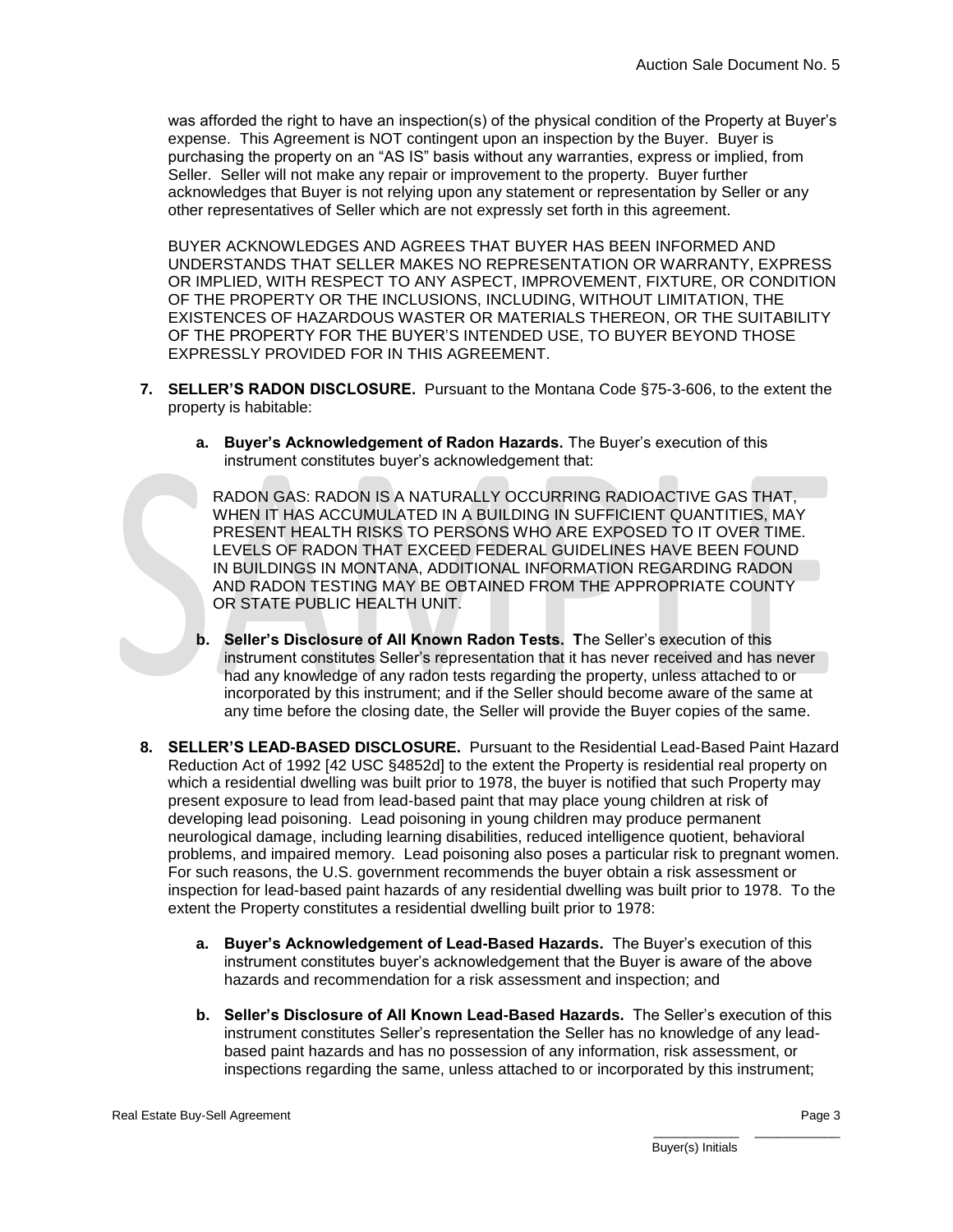and if the seller should become aware of the same at any time before the closing date, the Seller will provide the buyer copies of the same.

- **9. NOXIOUS WEEDS DISCLOSURE.** Buyers of property in the State of Montana should be aware that some properties contain noxious weeds. The laws of the State of Montana require owners of property within this state to control, and to the extent possible, eradicate noxious weeds. For information concerning noxious weeds and your obligations as an owner of property, contact either your local County extension agent or Weed Control Board.
- **10. MEGAN'S LAW DISCLOSURE.** Pursuant to the provisions of Title 46, Chapter 23, Part 5 of the Montana Code Annotated, certain individuals are required to register their address with the local law enforcement offices agencies as part of Montana's Sexual and Violent Offender Registration Act. In some Communities, law enforcement offices will make the information concerning registered offenders available to the public. If you desire further information please contact the local County Sheriff's office, the Montana Department of Justice, in Helena, Montana, and/or the probation officers assigned to the area.
- **11. DEFAULT.** Time is of the essence of this Agreement. If Seller defaults hereunder, Buyer shall be entitled to a refund or return of any Deposit and other costs/fees paid to Seller pursuant to this Agreement and Seller shall have no further obligation to Buyer hereunder. If Buyer defaults, the Deposit and all costs/fees paid by Buyer shall be forfeited to Seller as liquidated damages and upon the forfeiture thereof to Seller, Buyer shall have no further obligation or liability hereunder.
- **12. NOTICES.** Any notice under this Agreement shall be in writing and be delivered in person or by public or private courier service (including U.S. Postal Service Express Mail) or certified mail. Any notice given by certified mail shall be sent with return receipt requested. All notices shall be addressed to the parties at the addresses set forth in this Agreement, or at such other addresses as the parties may from time to time direct in writing. Any notices shall be deemed given on the earlier of: (a) actual delivery or refusal, or (b) 3 days after mailing by certified mail.
- **13. NON ASSIGNABILITY & SURVIVABILITY OF OBLIGATIONS**. This Agreement may not be assigned without the written consent of both parties. Seller does not at this time anticipate consenting to any assignment of this Agreement or Buyer's rights hereunder. But if so assigned, each transferee shall be obligated under this Agreement in the same manner as its transferor and each transferor shall remain liable for it unless specifically stated otherwise in writing.
- **14. INTERGRATIONS & MODIFICATIONS**. This Agreement constitutes the whole agreement between the parties. Except as identified in this Agreement, there are no other prior written agreements and no prior or contemporaneous oral agreements that are a part of this Agreement. No modification to this Agreement shall be valid, unless in writing and executed by both parties.
- **15. EFFECTIVE DATE**. This Agreement shall be binding on the execution date, which is the date the last required party executes it.